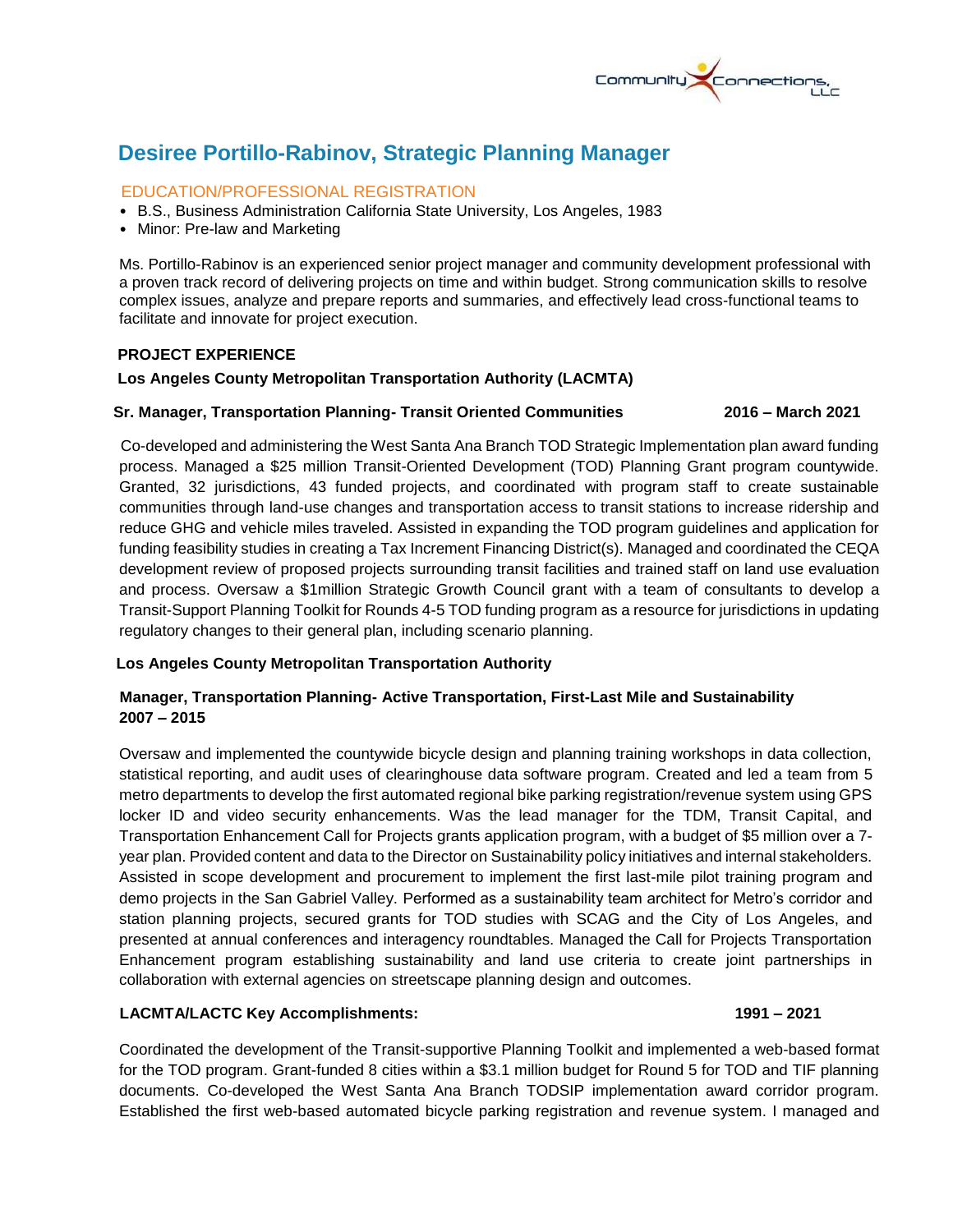

implemented the development of the Regional Integration ITS (RIITS) policies, outreach, and training for the exchange of real-time transit operator data, system interfaces, and infrastructure /software upgrades, including managing \$1.3 million contracts for the RIITS 10-year strategic plan and adoption of the Archived Data Management System. I oversaw and supported implementing the marketing component of the \$30 million I-710 EIR/EIS Corridor plan. I managed the Nexus Study phase 2 of the Congestion Mitigation Fee Policy Advisory Committee outreach consultant program contract of \$2 million. I led stakeholder groups and addressed policy issues regarding program structure, fee calculation methodology, and project eligibility to create an impact fee program. I assisted in executing the Metro 5-year Rapid Program Station construction program, bus signal priority requirements, and design agreements for 15 of the 28 program locations at \$128 million. Oversaw consultants on the implementation of design, development, and approval of engineering drawings for the second-generation Metro Rapid stations. Developed a cost implication assessment of stations and bus signal improvement priorities to ensure conformity within the budget. Provided lead support to the Metro Technical Advisory Committee Bus Operations Subcommittee as a policy liaison and co-chair for 17 Municipal Operators throughout LA County. Managed a new program under a partnership agreement with the Dept. of Public Social Services in establishing the Welfare to Work Transportation Program. Secured a combination of grants totaling \$9 million from State and Federal Jobs Access Reverse Commute program funds in collaboration with DPSS to design pilot programs i.e., guaranteed ride home and owl night bus flag stops for welfare recipients to access places of work, childcare, and training. Created a commuter rail loan program of \$7 million from Prop A local return funds for cities that needed funding to build their Metrolink stations and develop bus/rail interface studies.

### **CERTIFICATES**

- ▶ Women in Governance, UCLA
- ▶ ICF/LACMTA Environmental Clearance Regulatory,
- **▶ Caltrans Transportation Planning Academy,**
- UCLA/LACMTA Project Manager Training Program Module 5,
- UCLA Frontline Supervision Course,
- > UCLA LACMTA Team Leadership Academy
- $\triangleright$  Rutgers Statewide TOD Transportation Planning,
- > AIA NY chapter-continuing education City Planning for Healthy, Active Design, FHWA
- APA Pedestrian and Bicycle Planning and Safety Design, and
- > TDI Bus Rapid Transit Planning.

## **PROFESSIONAL/ELECTED POSITIONS AND RECOGNITION (PARTIAL LIST)**

Glendale Community College-Board of Trustee April 2020-2024

- ➢ Crescenta Valley Town Councilmember, December 2014 2022
- ➢ The Trust for Public Land, State Co-Chair, California Advisory Board, January 2015-present
- $\triangleright$  Women in Public Finance Scholarship Committee member, 2013- present
- ➢ National Women's Political Caucus Los Angeles Chapter past President/co-founder/member 1990 to present
- ➢ United Way-Women Cabinet Executive Leader, Pathways out of Poverty Program, September 2014-2018
- $\triangleright$  Soroptimist of Glendale-Chair, VP Programs, January 2018 present
- ➢ American Planning Association, Los Angeles Chapter member 2014- present
- ➢ Walk Bike Glendale- Arroyo Verdugo Trail Committee Co-Chair, January 2014 present
- ➢ Project Amiga- Co-founder-Vocational and computer training, life skills for disadvantaged communities from 1990 to 2013
- ➢ San Gabriel Valley Civic Alliance-Finance committee- 2013 present